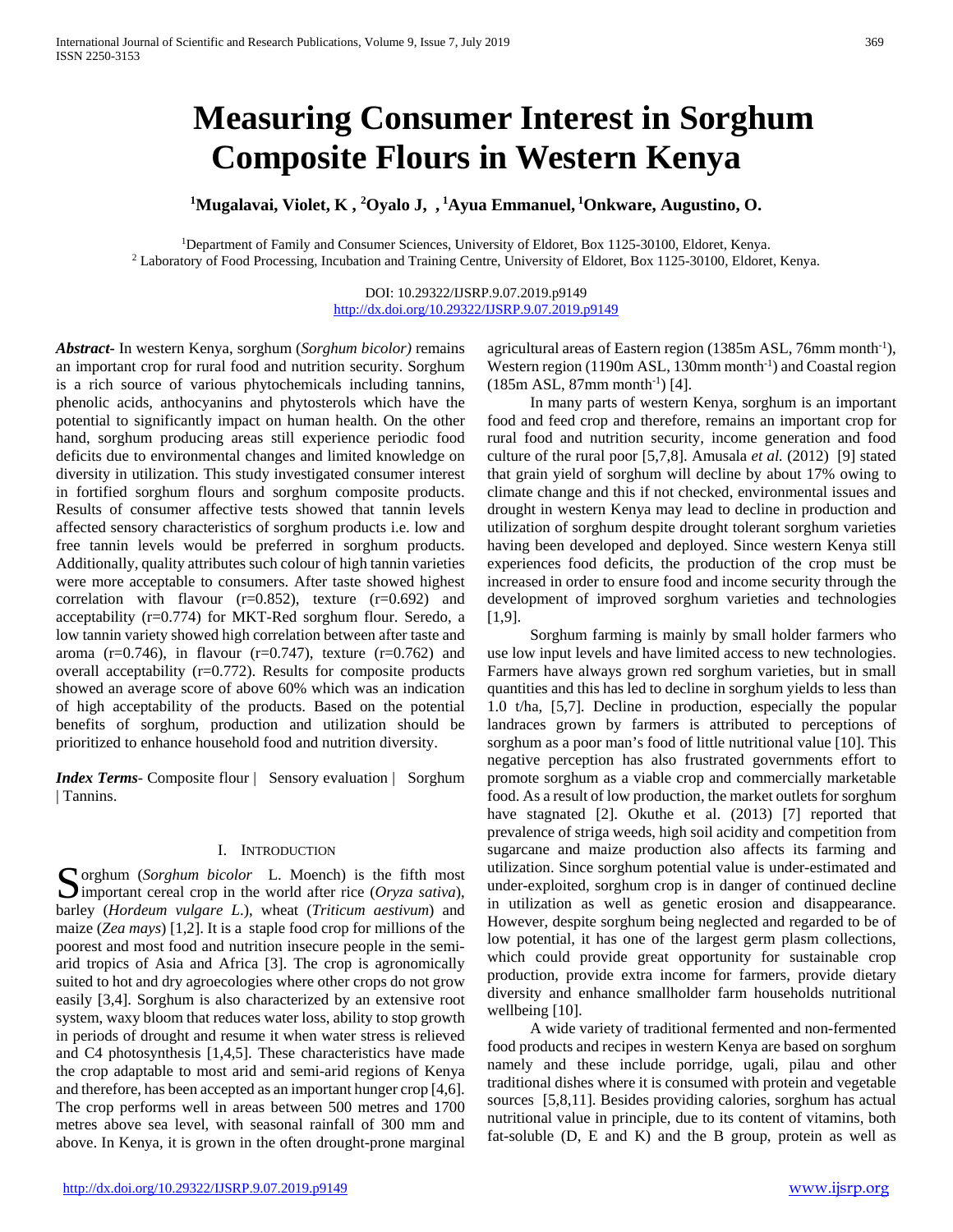minerals, such as iron, phosphorus and zinc[11]. In composition, sorghum compares favourably with other renowned cereals: it's protein content is similar to wheat but higher than maize and rice, while its essential amino acid profile is comparable to maize or wheat due to the limited content of threonine, arginine and lysine [4,11]. In particular, sorghum's main storage proteins kafirins (aqueous alcohol-soluble prolamins) are devoid of lysine amino acid, thus, the abundance of kafirins in a given sorghum variety has a direct negative impact on its nutritional value [11,12] In contrast, sorghum proteins contain a relatively high proportion of leucine, in particular compared to isoleucine, which determines an unfavourable leucine/isoleucine balance [13]. Due to its lack of gluten, sorghum whole grains could be considered a suitable complementary diet for people with coeliac disease [14]. Iron content of sorghum is lower than millet but is higher than wheat, maize and rice [12]. Duncan et al. (2013) [4] stated that sorghum has high levels of iron  $(>70 \text{ ppm})$  and zinc  $(>50 \text{ ppm})$  hence may be used to reduce micronutrient malnutrition.

 Despite sorghum having some vital nutrients, its nutritional value is compromised to a certain extent by its contents i.e. low protein digestibility and activity of antinutrients: phenolic compounds, mainly condensed tannins, and phytic acid. The low digestibility of sorghum in comparison to other cereals is presumably due to the proteins high cross linking and kafirins location primarily on the periphery of the protein bodies [11,15]. Close packing of starch granules and protein bodies in the endosperm also lowers protein digestibility. The implication of such a close association between starch and protein may be that the starch, especially when gelatinised after cooking, could reduce the accessibility of proteolytic enzymes to the protein bodies and therefore reduce protein digestibility [13].The antinutrients groups of tannins and phytates interact negatively with the bioaccessibility of essential nutrients in the digestive tract, particularly iron and zinc; moreover, tannins further reduce the digestibility of sorghum's proteins. Tannins are also able to bind human gut enzymes involved in cereal digestion. The general mechanism involves formation of insoluble complexes at physiological pH, due to the ability of phytic acid and tannins to bind proteins and divalent cations [1,13,15]. Consequently, the anti-nutrients elicit an unbalanced intake of essential elements as well as reduce the availability of amino acids and metabolized energy. In contrast, these antinutrients may also have potential positive impacts; tannins may act as antioxidant scavengers of free radicals, thus contributing to the prevention of chronic pathologies such as cancer and cardiovascular diseases. Similarly, phytates acts as anti-oxidants by binding iron ions in solution, and thereby prevent ferric irons from participating to the generation of the hydroxyl radical as well as reduction in bioavailability of heavy

metals like cadmium and lead [11]. Sorghum has also gained industrial relevance where the grains are used to manufacture wax , starch, wax, starch, syrup, alcohol, dextrose agar, edible oils and gluten feed [8] while sorghum stalks are used as dry season fodder and fencing materials [7].

 Although more attention should be devoted to the beneficial effects of antinutrients, however, in western Kenya, the high intake of tannins in traditional cultivars grown and the consequent impaired bioavailability of essential elements and proteins may cause health disorders especially in pregnancy and early childhood. Consequently, enhancing nutritional value of sorghum through food to food fortification to enhance absorption and acceptability may improve the nutritional status of vulnerable groups of a population. Therefore, this study sought to measure consumer interest in sorghum fortified products through affective tests.

## II. METHODS AND MATERIALS

# **Sorghum selection**

 Five types of sorghum that are popularly used to make porridge were procured from both research centre Kenya Agricultural and Livestock Research Organization (KALRO) and smallholder farmers from western Kenya and these represented grains with a wide range of tannins. Characterization of the sorghum varieties according to their tannin levels was done using the bleach test as described in Khoddami et al. (2017) [16]. Quantification of tannin levels in the sorghum grain varieties was based on standards described by Awika & Rooney (2004) whereby tannin contents in dry weights ranged between 10.0-68.0 mg/g and 0.5-3.8 mg/g for high and low tannin varieties respectively. The sorghum grain varieties were milled to produce sorghum flour and thereafter coded as follows, E1-High tannin sorghum, E97-Low tannin sorghum, MKT-RED-high tannin sorghum, SEREDO-low tannin sorghum, T30b-1 No tannin sorghum.

## **Product categories for evaluation**

 In this study, two categories of products were evaluated i.e. porridge made from the 5-types of sorghum characterized by their tannin levels and 6–bakery products made from sorghum composite flour (T30b-1-free tannin variety). Porridges were evaluated by 110 consumers drawn from both urban and rural areas of the study site while composite flour products were evaluated by thirty (30) trained panelists comprising of students and staff in the school of Agriculture, University of Eldoret but were from western Kenya region as shown in Figure 1.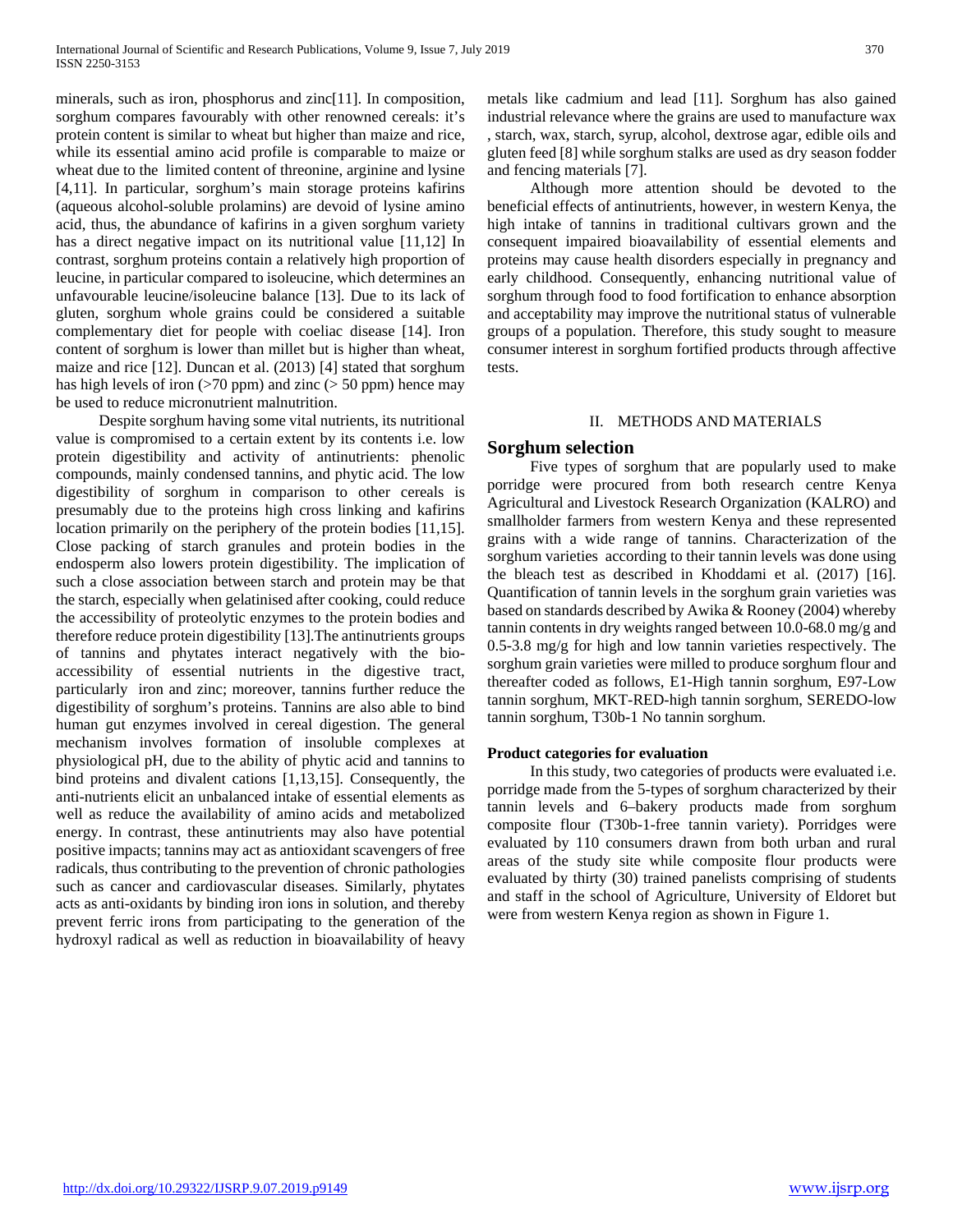

**Figure 1. Study design**

# **Preparation of sorghum flour**

 Each sorghum grain type was milled in a laboratory grinding mill to make sorghum flour that was immediately packed in batches of 1kg in aluminium laminated packages and stored in plastic buckets at room temperature  $(25 \pm 5^{\circ}C)$  until use.

#### **Composite flour**

 A composite flour was made out of sorghum (T30b-1-free tannin variety) comprising of sorghum: maize meal: cassava: wheat in the ratio of 3:2:2:1. This composite flour was utilized in the preparation of six bakery products namely; sorghum cakes, scones, chapati, biscuits, doughnuts and zimbare. Minimal ingredients were added for purposes of cost effectiveness. Sugar and fat levels were lower than for conventional recipes. They had higher ratios of sorghum than other cereal grains since it is the staple cereal of small holder farmers in the regions.

## **Preparation of sorghum porridge**

 The conventional porridges were prepared for sensory evaluation based on the selected sorghum grain varieties. The cooking process entailed mixing 350 mL ambient temperature water with flour to form slurry. The slurry was then poured to 850 mL of boiling water in a small (2 L) saucepan with stirring to avoid lump formation. The mixture was then brought to boil with vigorous stirring and then simmered at low heat (hot plate) for 30 min with occasional stirring. For each tasting, 5- porridge samples were cooked in a batch, allowing for a 5-min interval between cooking cycles (between samples). The porridge. Once ready, the porridge was held in coded thermos vacuum flask and then served to consumers within 10 min interval. Four batches of porridges (20 porridges) were prepared and evaluated each day.

# **Selection of site and participants for sorghum porridge evaluation**

 The study was conducted at western Kenya which extends between 0° 30′N and 34°30′E. The study covered two regions namely; Matayos, an urban zone and Koyonzo, a rural zone. Western region forms part of the extensive basin around Lake Victoria. It consists of mainly of faulted plateaus marked by escarpments that descend gently from the Kenya Highlands to the lakeshore. The target population were consumers of sorghum from both the rural and urban zones within the two regions. The inclusion criteria included men and women who consume or use sorghum products in their homes or places of work and at least 18 years of age. And for evaluation of sorghum porridges, 110 consumers men and women were used. In collaboration with the relevant administration, a list of adult women and men was drawn, and 55 names were randomly drawn from each zone with an extra ten (10) as reserve. The selected participants were contacted and invited to participate in the study on specific dates. Actual evaluation and experiment took place in a large hall with enumerators seated at individual tables to conduct sensory evaluation with one consumer at a time. Porridge was prepared on a separate kitchen and participants were invited into the hall, in small groups or individually. They were registered, and the procedure briefly explained to them, they were then asked to give their informed consent. Invited participants who did not show up were replaced by those in the reserve list in the order they were drawn.

## **Sensory evaluation of sorghum porridge**

 The widely used 5-point hedonic scale for evaluating sensory characteristics such as colour, taste, flavour and texture was used to evaluate sorghum porridge [17]. The prepared porridge was kept in coded thermos vacuum flask. Each participant was provided with hot porridge samples (50 g) in a 100 ml coded disposable cup. The 5-porridges were provided simultaneously on tray in systematic random order and each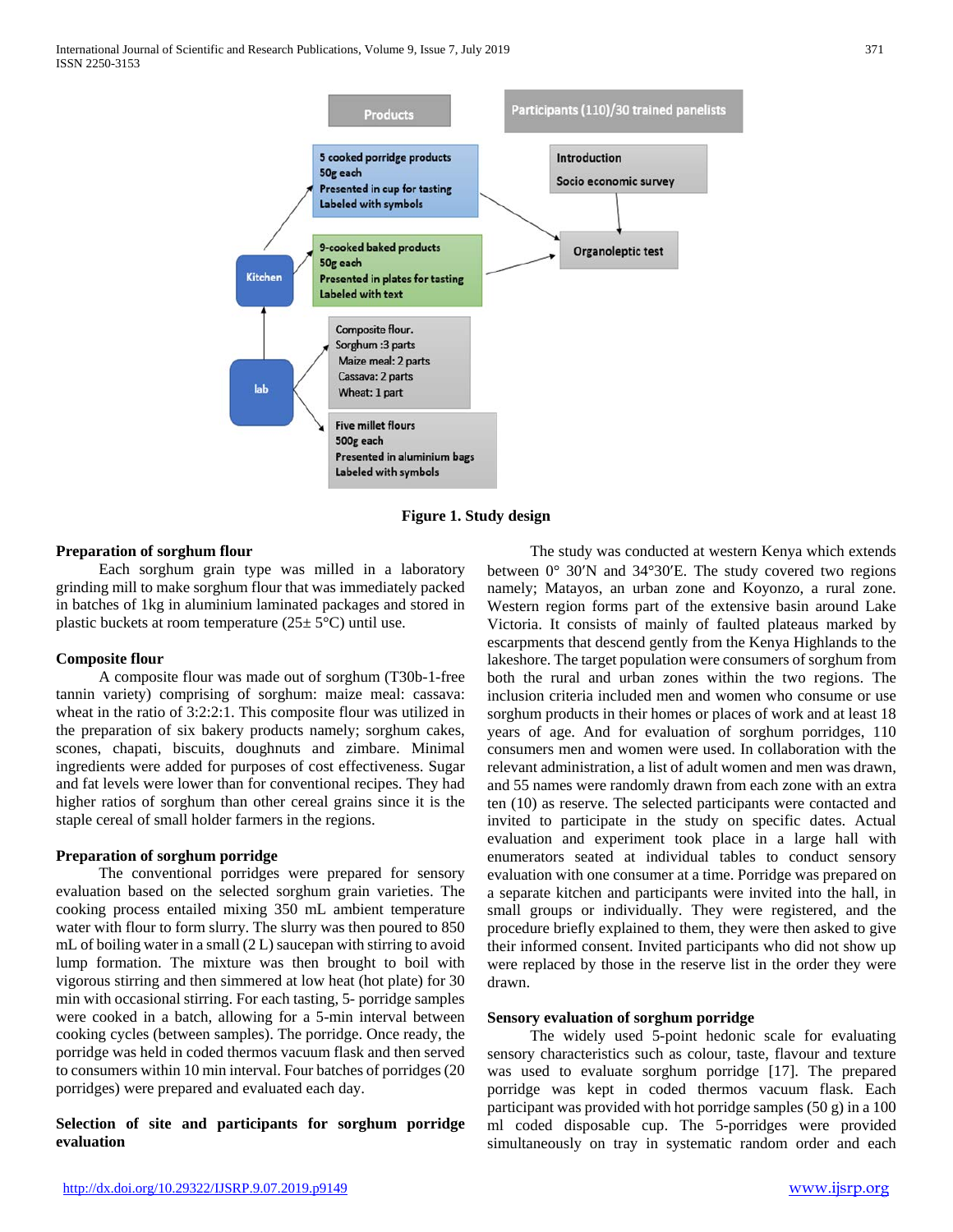participant was asked to taste and evaluate each product in the established order on the 5-point scale (1-dislike very much, 2 dislike, 3-neither like or dislike, 4-like, 5-like very much). Water was also availed to each participant to rinse the palates before testing the next sample. The sensory attributes used were after taste, appearance, flavour, overall acceptability, aroma and texture. The tests were conducted double blind; neither the participants nor the enumerators knew the tannin levels in the porridges. Evaluation was done over a 2-day period (1-day per site).

## **Sensory evaluation of composite products**

 Sensory evaluation of products made from composite flour was done by a trained panelists of 12-people of western Kenya origin in the food processing laboratory, University of Eldoret. The trained panelists evaluated the food on a 9-point hedonic scale  $(1=$  very extremely disliked and  $9=$  very extremely highly) scale based on sensory attributes of colour, texture, taste, flavour and acceptability. Two evaluation sessions were conducted per day over a 2-day period involving 6 panelists per day. A randomized complete block design was used whereby during each session, all six samples were randomly presented to each panelist. To avoid fatigue, panelists first evaluated a set of 3-samples, followed by a ten (10) minutes break before evaluating a second set of 3 samples. Each sample was presented as pieces on a transparent plastic plate, identified with three-digit codes. Panelists assessed the samples while seated in individual sensory booths under red light. Red light in the tasting area was used to mask the colour of the porridges for the panellists in order to concentrate on aroma, texture and flavour properties. Each panelist was also provided with a glass of water to rinse the palate before and between tasting of samples.

#### **Data Analysis**

 Data were analyzed using Microsoft Excel 2010 and SPSS software (v. 16, SPSS Inc., Chicago, IL, USA) to derive mean differences and standard deviation of the quality attributes. ANOVA test was used to determine the differences between means of rural and urban respondents. Differences were significant for the sensory evaluation of porridge when the p-value < 0.05. Pearson correlation coefficients were generated to quantify the level of association between sensory attributes and characterized sorghum varieties. Results for composite products evaluation were reported as means and standard deviations.

#### III. RESULTS AND DISCUSSION

## **Consumer characteristics**

 Both men and women were represented well in the sample. More than half of the participants (53.6%) were women and the average age was 35.7 years ranging from 19 to 57 years. Two thirds of the participants had received formal education however,

socio economic indicators like family size and income level were not asked during the study.

## **Sensory evaluation of sorghum flour porridges.**

 Table 1 presents results from the mean sensory scores of porridges from sorghum flour with different tannin levels. The ANOVA test of differences between means showed that rural respondents scored higher means for after taste in high tannin and free tannin varieties of sorghum while urban respondents showed no preference between low/free and high tannin varieties even though the means scores were high in the range of 3.4-4.0 respectively. A similar trend was also observed in scores for flavour in both categories of respondents thus an indication that taste influences flavour and overall acceptability. A similar result was obtained by Timu et al. (2014) [18] on the role of varietal attributes on adoption of improved sorghum seed varieties whereby consumption attributes like taste was scored high by rural farmers in Kenya upon consumption of local sorghum varieties (reddish in colour). A review by Drewnowski and Gomez-Carneros (2000) [19] on possible causes of bitterness (after taste) in cereal grains revealed that bitterness may be due to trace quantities of low molecular weight phenolic compounds such as flavonoids, microbial metabolites, rancid oils, and hydrolysed proteins. The sorghum flour which had high tannin contents (>10.0mg/g dry weight) presumably had higher amounts of flavonoids (condensed tannins), hence leading to high scores in after taste. However, high scores by both urban and rural respondents for after taste in free tannin sorghum porridge suggests the presence of other phenolic compounds in sorghum flour. Kebakile et al. (2008) [20] reported that bran infusion from tannin free sorghum with variable phenolic compounds after milling were slightly bitter and astringent and this was attributed to catechin and procyanidin B1, the common monomer and dimer, respectively, in sorghum.

 With regard to appearance, both rural and urban consumers showed no preference between high and low/free tannin sorghums suggesting that the reddish colour of high tannin sorghum varieties is not a discriminating factor in selection. With regard to aroma, rural respondents scored highly for porridge made from low/free tannin (with mean score value of 4.5) thus, an indication of high preference while the score for high/low tannin variety porridges ranged between 3.5-4.0, thus an indication of no preference. On the other hand, urban respondents with a higher mean score value (>4.0) for all the sorghum varieties showed no preference for aroma. The differences between means indicate that for both rural and urban respondents, low tannin and no tannin varieties scored higher means in acceptability, an indication that during further food processing, low and free-tannin sorghum varieties will be suitable in the development of composite flours as well as adoption by the community members.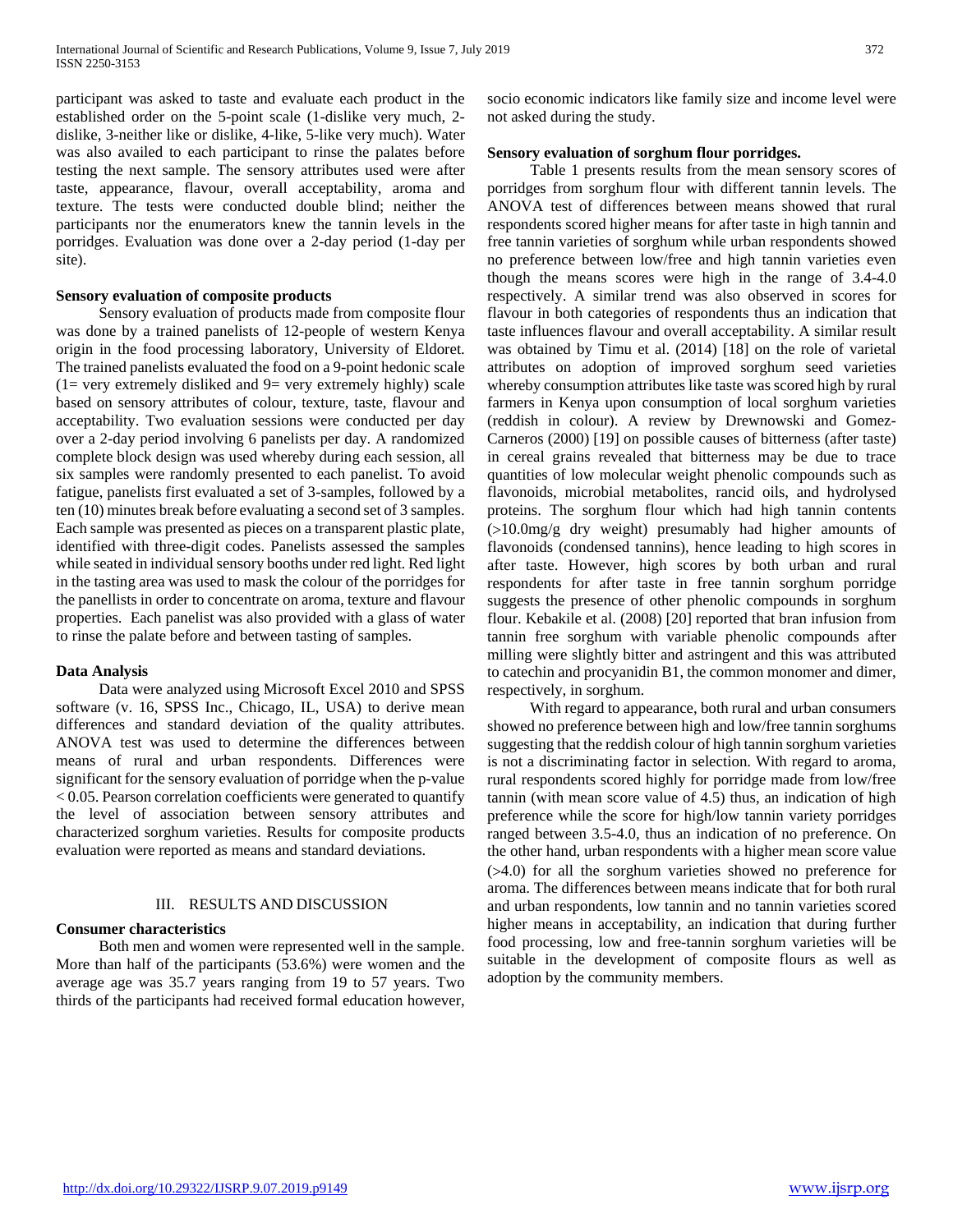International Journal of Scientific and Research Publications, Volume 9, Issue 7, July 2019 373 ISSN 2250-3153

|               | <b>ANOVA</b> | E1<br>High tannin     | E97<br>Low tannin          | <b>MKT-RED</b><br>High tannin | <b>SEREDO</b><br>Low tannin | $T30b-1$<br>No tannin         |
|---------------|--------------|-----------------------|----------------------------|-------------------------------|-----------------------------|-------------------------------|
| <b>Rural</b>  |              | Sorghum               | Sorghum                    | Sorghum                       | Sorghum                     | Sorghum                       |
|               |              |                       |                            |                               |                             |                               |
| After taste   | ***          | $3.5^{ab} \pm 0.2$    | $3.0^b \pm 0.2$            | $3.7^{\rm a} \pm 0.2^{\rm c}$ | $3.1^b \pm 0.1$             | $4.1^b \pm 0.1$               |
| Appearance    | <b>NS</b>    | $4.1^{\circ} \pm 0.1$ | $4.0^{bc} \pm 0.2$         | $3.7^{\circ} \pm 0.2$         | $4.0^b \pm 0.1$             | $4.6^a \pm 0.1$               |
| Flavour       | <b>NS</b>    | $2.9^{\rm a} \pm 0.2$ | $3.4^b \pm 0.1$            | $3.7^a \pm 0.1$               | $4.3^b \pm 0.1$             | $4.5^b \pm 0.1$               |
| Aroma         | ***          | $3.5^{ab} \pm 0.1$    | $3.6^b \pm 0.1$            | $3.6^b \pm 0.1$               | $4.0^{ab} \pm 0.1$          | $4.5^a \pm 0.1$               |
| Acceptability | ***          | $3.5^{ab} \pm 0.1$    | $3.6^{ab} \pm 0.1$         | $3.4^{\rm a} \pm 0.2$         | $4.1^{ab} \pm 0.1$          | $4.4^b \pm 0.1$               |
| <b>Urban</b>  |              |                       |                            |                               |                             |                               |
| After taste   | $\ast$       | $3.7^{ab} \pm 0.1$    | $3.9^b \pm 0.1$            | $3.4^a \pm 0.1$               | $4.0^b \pm 0.1$             | $4.0^b \pm 0.1$               |
| Appearance    | ***          | $4.4^{\circ} \pm 0.1$ | $4.2^{bc} \pm 0.1$         | $4.4^{\circ} \pm 0.1$         | $4.0^b \pm 0.1$             | $3.5^a \pm 0.1$               |
| Flavour       | ***          | $3.4^a \pm 0.1$       | $3.9^b \pm 0.1$            | $3.2^a \pm 0.2$               | $4.1^b \pm 0.1$             | $4.1^b \pm 0.1$               |
| Aroma         | <b>NS</b>    | $4.2^{ab} \pm 0.1$    | $4.3^b \pm 0.1$            | $4.4^b \pm 0.1$               | $4.1^{ab} \pm 0.1$          | $4.0^{\rm a} \pm 0.0^{\rm c}$ |
| Acceptability | <b>NS</b>    | $3.8^{ab} \pm 0.1$    | $4.0^{\mathrm{b}} \pm 0.1$ | $3.6^a \pm 0.1$               | $4.0^{ab} \pm 0.1$          | 4.1 $^{\rm b}$ ± 0.1          |

**Table 1. Sensory profiling of sorghum flours with different tannin levels used for porridge.**

 \*\*\* P-value < 0.001, \* P-value < 0.05, NS-=not significant, Mean values with different superscript in the same column are significant.

# **Correlation between sensory attributes of sorghum porridges and demographic data**.

 Table 2 shows the correlation between sensory attributes of porridge made from the different sorghum varieties and demographic data (age and gender). Gender and age did not show any significant relationship with consumer rating of other sensory attributes. This is in agreement with Aboubacar et al. (1999) [21] study conducted in Niger on important sensory attributes affecting consumer acceptance of sorghum porridge which indicated that appearance and colour were less important in affecting consumer acceptance. Phenolics in sorghum grain contribute to the bitterness and astringency of sorghum, therefore, it is noteworthy that all the sorghum cultivars (tannin and tannin-free) are perceived as bitter and astringent at least to some extent thereby contributing to after taste upon consumption. Correlation coefficients for after taste was significant for overall acceptability of E1 ( $r = 0.552$ ,  $p<0.0001$ ) and flavour (r = 0.648, p<0.0001), texture (r = 0.603, p  $\leq 0.0001$ ) and overall accessibility (r = 0.768, p  $\leq 0.0001$ ) for E97. Significant correlation was also observed between after taste and flavour (r=0.648, p <0.0001) and texture (r=0.603, p <0.0001) of E97. After taste was positively correlated with overall acceptability of all the sorghum varieties indicating that it was a vital parameter in consumer selection and adoption of the sorghum varieties.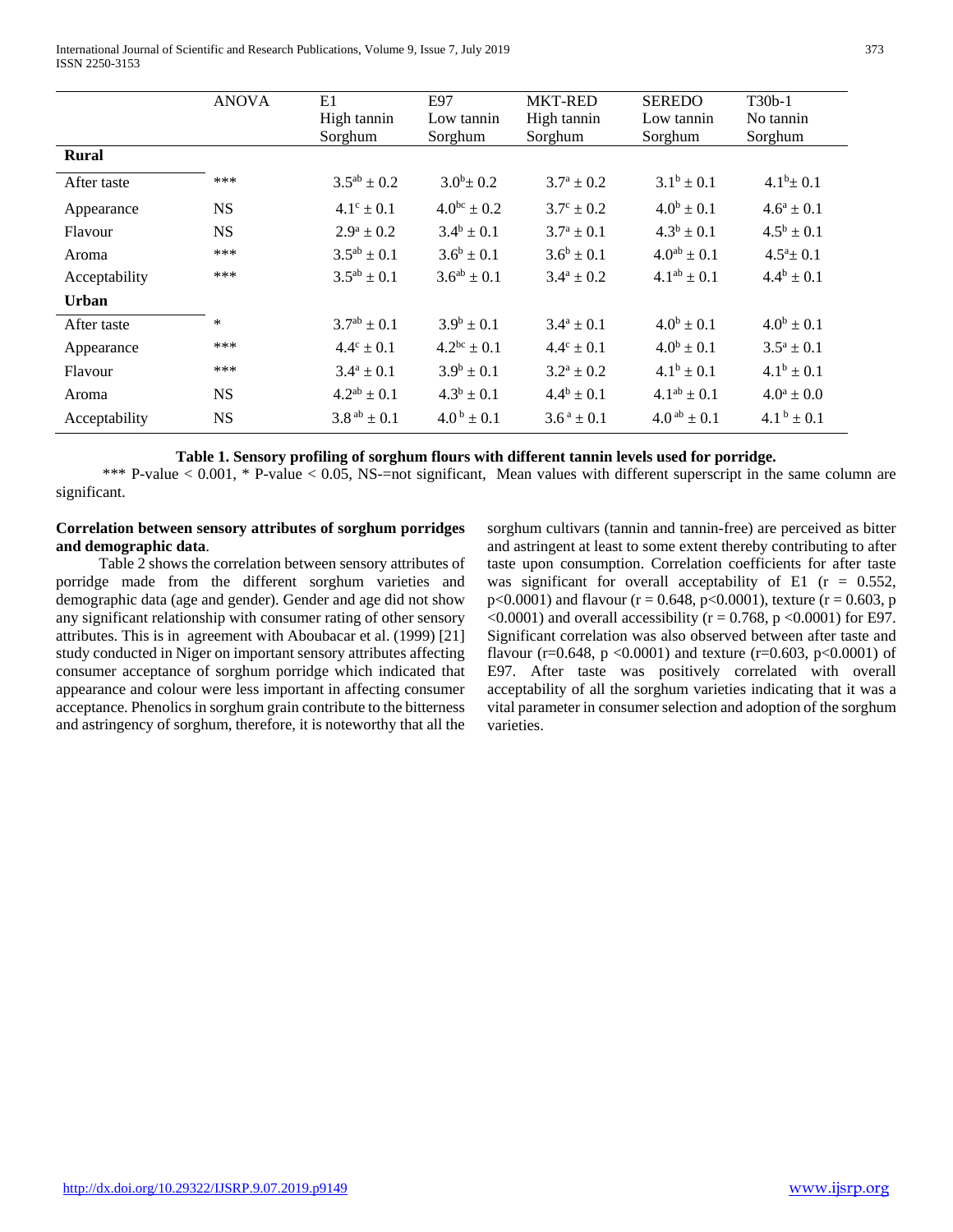**Table 2:** Pearson correlation coefficient between sensory attributes of sorghum porridge and demographics

| Products       | Variables | Appearance      | Aroma           | Flavour               | Texture              | Overall<br>acceptability | After<br>taste  |
|----------------|-----------|-----------------|-----------------|-----------------------|----------------------|--------------------------|-----------------|
| E <sub>1</sub> | Age       | 0.171(0.211)    | $-0.091(0.510)$ | $-0.135(0.323)$       | 0.062(0.653)         | $-0.003(0.998)$          | 0.135(0.327)    |
|                | Gender    | 0.061(0.657)    | 0.167(0.223)    | 0.029(0.835)          | $-0.066(0.632)$      | $-0.136(0.323)$          | 0.227(0.040)    |
|                | After     | 0.188(0.169)    | 0.220(0.106)    | 0.423(0.001)          | 0.472(0.003)         | 0.552(<0.0001)           | 1               |
|                | taste     |                 |                 |                       |                      |                          |                 |
| E97            | Age       | $-0.072(0.603)$ | $-0.045(0.742)$ | 0.120(0.383)          | 0.036(0.791)         | $-0.015(0.915)$          | $-0.016(0.231)$ |
|                | Gender    | 0.3464(0.802)   | $-0.162(0.235)$ | $-0.142(0.030)$       | $-0.230(0.030)$      | $-0.187(0.172)$          | $-0.218(0.110)$ |
|                | After     | 0.161(0.241)    | 0.255(0.060)    | 0.648(<0.0001)        | 0.603(<0.0001)       | 0.768(<0.0001)           | 1               |
|                | taste     |                 |                 |                       |                      |                          |                 |
| T30b-1         | Age       | $-0.188(0.173)$ | $-0.153(0.269)$ | $-0.171(0.215)$       | $-0.039(0.778)$      | 0.736(<0.0001)           | $-0.277(0.043)$ |
|                | Gender    | 0.063(0.653)    | 0.1635(0.238)   | 0.172(0.216)          | $-0.037(0.791)$      | 0.453(0.006)             | 0.117(0.399)    |
|                | After     | 0.336(0.013)    | 0.596(<0.0001)  | 0.691( < 0.0001)      | 0.697(<0.0001)       | 0.263(0.055)             | 1               |
|                | taste     |                 |                 |                       |                      |                          |                 |
| Seredo         | Age       | 0.194(0.159)    | 0.085(0.543)    | 0.010(0.937)          | 0.141(0.309)         | 0.007(0.959)             | 0.095(0.517)    |
|                | Gender    | $-0.032(0.818)$ | $-0.027(0.845)$ | $-0.134(0.339)$       | $-0.026(0.055)$      | $-0.243(0.076)$          | $-0.243(0.07)$  |
|                | After     | 0.482(0.002)    | 0.746(<0.0001)  | $0.747 \times 0.0001$ | $0.762 (\le 0.0001)$ | $0.772 (\le 0.0001)$     | 1               |
|                | taste     |                 |                 |                       |                      |                          |                 |
| MKT-Red        | Age       | 0.034(0.806)    | $-0.188(0.173)$ | 0.006(0.963)          | $-0.022(0.087)$      | $-0.094(0.049)$          | 0.035(0.799)    |
|                | Gender    | $-0.111(0.422)$ | 0.171(0.216)    | $-0.232(0.009)$       | $-0.193(0.162)$      | $-0.158(0.254)$          | $-0.308(0.024)$ |
|                | After     | 0.306(0.002)    | 0.306(0.007)    | 0.852(<0.0001)        | 0.692(<0.0001)       | 0.774(<0.0001)           | 1               |
|                | taste     |                 |                 |                       |                      |                          |                 |

Numbers in parenthesis represent p-values for correlations made. Significant differences ( $p < 0.05$ ) are designated by bold text.

E1=High tannin sorghum, E97=low tannin, MKT=Red-high tannin, Seredo=low tannin, T30b-1=free tannin sorghum.

Porridge made from T30b-1 recorded a significant correlation for after taste with aroma ( $r = 0.596$ ,  $p \lt 0.0001$ ), flavour (0.691, p  $\leq 0.0001$ ) and texture (r=0.697, p  $\leq 0.0001$ ) however, there was a weak correlation between after taste and overall acceptability (r=0.263, p=0.055) therefore, after taste is not a sensory parameter in determining its adoption for utilization. Age and overall acceptability recorded a negative correlation  $(r=0.736, p<0.0001)$ for the same product. It was however, not possible to determine the rationale behind the negative correlation for this low tannin sorghum because it was not specific to a particular age group. Significant and positive correlation were observed between after taste and aroma (r=0.746, p<0.0001), flavour (r=0.747 p<0.0001), texture ( $r=0.762$ ,  $p<0.0001$ ) and overall acceptability ( $r=0.772$ , p<0.0001) for Seredo variety while MKT-Red recorded high and significant correlation between after taste and flavour (r=0.852,  $p<0.0001$ ), texture (r=0.692,  $p<0.0001$ ) and overall acceptability  $(r=0.774, p<0.0001)$ .

 The difference in texture of the sorghum varieties (Seredo and MKT-Red) was attributed to the characteristics of the endosperm i.e. MKT\_Red, a high tannin variety, had a soft endosperm texture hence were bitter, chewy while Seredo, a low/free tannin variety had relatively hard endosperm hence were perceived to were perceived to be soft and sweet [22]. Chiremba et al. (2009) [23] also observed a soft floury texture on high tannin variety sorghum Significant correlation of flavour and after tastes

 $(r=0.852, p<0.0001)$  for MKT-Red variety is an indicator of consumer preference for the traditional red cultivar. Positive correlation between after taste and aroma profile of T30b-1 and Seredo were attributed to distinctive aroma of raw seeds which is dominant in common cereal search [24]. For high tannin varieties of sorghum porridge E1 and MKT\_Red, the positive correlation observed between after taste and overall acceptability as well as high sensory mean scores of above 3.5 (Table 1) was attributed familiarity and regular consumption of local varieties hence consumers. Several studies have linked consumer preference to familiarity. Stallberg-White and Pliner (1999) [25] found that most familiar flavours are usually also the most preferred by consumers.

# **Sensory evaluation of composite products**

 Table 3 presents results from the mean sensory scores from sorghum flour composites. Most of the panelist rated the colour of the six products between 6 and 7 on the hedonic scale ('Like moderately' and 'Like very much') resulting in a mean score of above 6. The degree of liking for the colour of sorghum composites products decreased from 7.33 in sorghum cake to 6.15 in sorghum doughnuts. Colour as an attribute during sensory evaluation is an important parameter in judging whether a composite is properly baked. It also provides information about the formulation and quality of the product. High preference for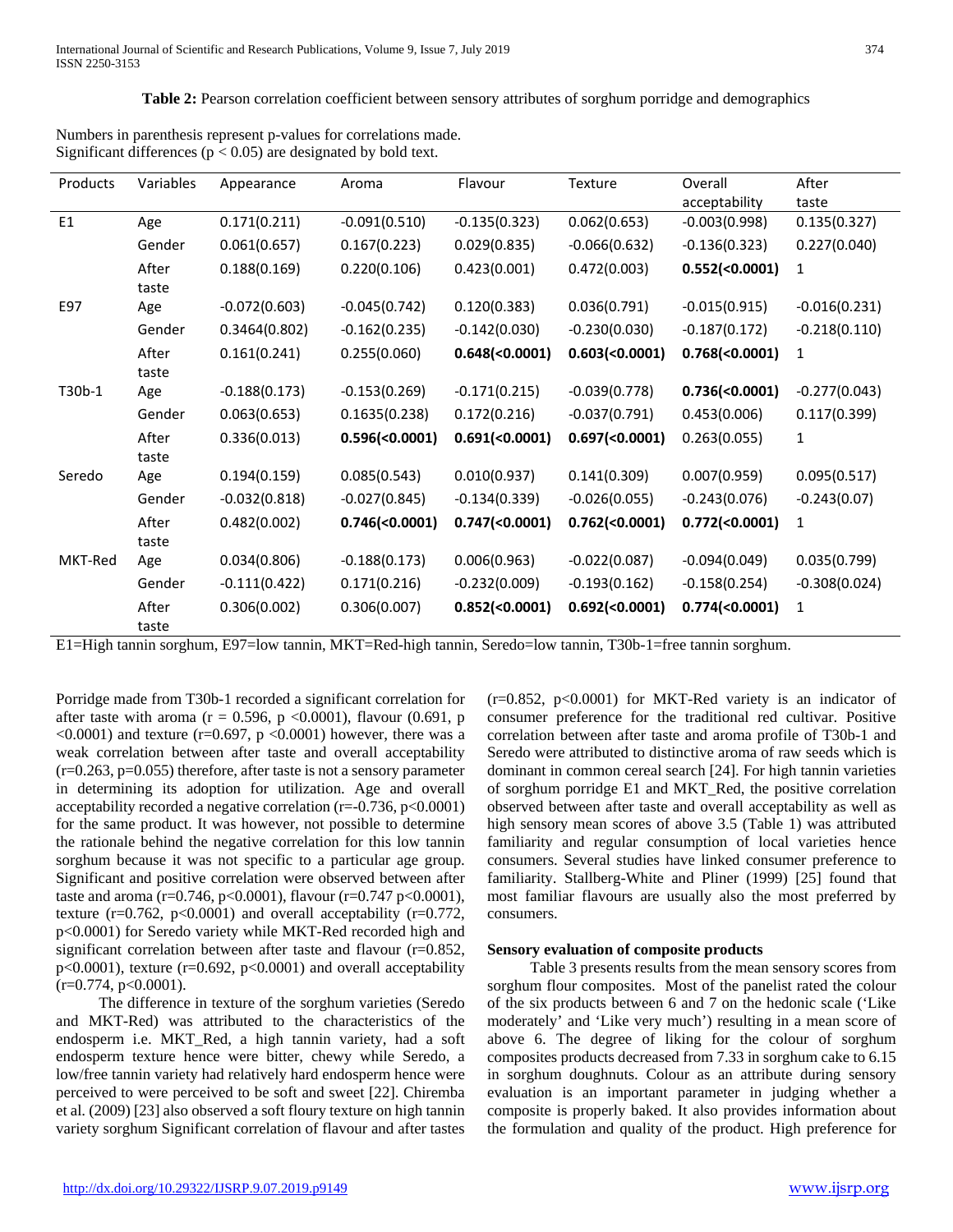colour by the panelists on these products may be due to Maillard reaction between reducing sugars and proteins resulting into appealing brown colour [24,26]. The degree of liking texture was high for sorghum zimbare (mean score of 7.42) and sorghum cake (mean score of 7.28) with lowest preference recorded for

sorghum chapati and doughnuts at a mean score of 6.16 and 6.17 respectively. The panelists preference for texture could be caused by high gluten content in the composite flour. Added gluten provides a stronger network in the dough, increasing gas volume and retention thus resulting in more firmness [27].

| <b>Product</b>                       | <b>Colour</b>                    | <b>Texture</b>                   | <b>Taste</b>                   | <b>Flavour</b>                   | <b>General acceptability</b>     |
|--------------------------------------|----------------------------------|----------------------------------|--------------------------------|----------------------------------|----------------------------------|
| Sorghum cake                         | $7.33 \pm 1.4$                   | $7.28 \pm 1.2$                   | $6.80 \pm 1.9$                 | $6.50 \pm 1.8$                   | $6.94 \pm 0.3$                   |
| Sorghum scones                       | $6.18 \pm 1.7$                   | $6.19 \pm 1.8$                   | $5.75 + 2.1$                   | $4.78 \pm 1.9$                   | $6.10 \pm 1.5$                   |
| Sorghum chapati                      | $6.15 \pm 1.7$                   | $6.16 \pm 1.6$                   | $5.70 + 2.0$                   | $4.76 \pm 1.8$                   | $6.15 \pm 1.7$                   |
| Sorghum biscuits                     | $6.53 + 2.0$                     | $7.20 \pm 0.8$                   | $6.40\pm2.1$                   | $6.80+2.0$                       | $6.70 \pm 1.2$                   |
| Sorghum doughnuts<br>Sorghum zimbare | $6.15 \pm 1.7$<br>$6.97 \pm 1.0$ | $6.17 \pm 1.8$<br>$7.42 \pm 0.5$ | $5.74 + 2.1$<br>$7.11 \pm 0.1$ | $4.76 \pm 1.9$<br>$6.65 \pm 0.7$ | $5.60 \pm 1.6$<br>$7.28 \pm 0.9$ |

|  |  | Table 3. Sensory acceptability of composite products |
|--|--|------------------------------------------------------|
|--|--|------------------------------------------------------|

N.B. Mean and standard deviations from duplicate analysis are reported

 Taste/ flavour of sorghum chapati and sorghum doughnuts were generally accepted with a mid-mean ranking, and this was attributed to their perception as compared to the commonly consumed wheat products. Generally, the scores for flavour and taste attributes were lower than for the scores for the other attributes and therefore this may mean that taste and flavour had a greater influence on the quality and acceptability of the products than other sensory attributes. The overall score for taste was above average and this probably influenced overall acceptability as taste is an essential parameter related to acceptability. Sugar and fat was used in the preparation of some of the products and the changes in taste and flavour is attributed to the added ingredients which gelatinized starch upon heating as well as the Maillard browning end reaction product melanoidin [24]. Sorghum zimbare, which is a fermented traditional food had the highest acceptability mean score of 7.28 indicating consumer preference of fermented culinary characteristics while sorghum doughnuts had the lowest score on 5.60 due to preference of the commonly eaten breads. The high scores for the overall acceptability of sorghum composite products could be due to the familiarity of taste, aroma and colour as the panelists were regular consumers of sorghum.

# IV. CONCLUSION

 Sorghum characterization on tannin levels have great effects on sensory characteristics of the porridge. The study showed that low tannin or tannin-free sorghum types would be preferred in sorghum foods, however, quality attributes such as colour of high tannin varieties were acceptable to consumers. Rural and urban consumers showed some differences in preferences due to the differences that they place in food and its contextual significance. For urban consumers, accepting a new variation of a product may take a longer time whereas the rural consumer may be excited about product that is likely being introduced for the first time. Sorghum products are highly likely to be accepted and should be popularized and adapted by smallholder sorghum farm households as well as urban consumers to enhance food, nutrition and dietary diversity.

**Acknowledgement:** USAID Feed the Future Food Processing Innovation Lab and McKnight Foundation Sorghum project for funding.

#### **REFERENCES**

- [1] 1. Oyier M, Owuoche J, Cheruiyot E, Oyoo M, Rono J, Agron Agri R IJ. Utilization of Sorghum (Sorghum bicolor L. Moench.) hybrids in Kenya: A review. International Journal of Agronomy and Agricultural Research (IJAAR). 2016;9(6):65–76.
- [2] 2. Marangu D, Olayide O, Olaniyan O. Assessment of Impact of Sorghum for Multiple Uses (SMU) Value Chain Project on Small Holder Farmers in Kenya. 2017;(June):1–26.
- [3] 3. Hariprasanna K, Patil J V. Sorghum: Origin, Classifi cation, Biology and Improvement. 2015;3–20.
- [4] 4. Duncan TK, Muui CW, Reuben MM. Participatory identification and evaluation of sorghum (Sorghum bicolor (L.) Moench) landraces from lower eastern Kenya. African Journal of Agricultural Research and Soil Science. 2013;8(36):4573–9.
- [5] 5. Muui C, Muasya, Reuben M, KIrubi DT. Baseline survey on factors affecting sorghum production and use in eastern Kenya. African Journal of Food, Agriculture, Nutrition and Development. 2018;13(01):7339–42.
- [6] 6. Kilambya D, Witwer M. Analysis of incentives and disincentives for Sorghum in Kenya. Technical note series. Monitoring African Food and Agricultural Policies project (MAFAP). FAO, Rome; 2013.
- [7] 7. Okuthe IK, Ngesa FU, Ochola WW. The Socio-Economic Determinants of the Adoption of Improved Sorghum Varieties and Technologies by Smallholder Farmers : Evidence from South Western Kenya. International Journal of Humanities and Social Science. 2013;3(18):280–92.
- [8] 8. Dicko MH, Gruppen H, Traore AS, Voragen AGJ, Van Berkel WJH. Sorghum grain as human food in Africa: relevance of starch content and amylase activities. African Journal of Biotechnology. 2006;5(5):384–95.
- [9] 9. Amusala G, Nyangweso P, Gudu S, Inyanje L, Onkware A, Ochuodho J, et al. Adoption of Drought Tolerant Sorghum in Western Kenya. In: Repositioning African Agriculture by Enhancing Productivity, Market Access, Policy Dialogue and Adapting to Climate Change". The 8th AFMA Congress; 2012. p. 87–98.
- [10] 10. Muui C. Identification and characterization of sorghum (Sorghum bicolor (L) Moench) landraces and improvement of on-farm seed production in Eastern Kenya. PhD Thesis, Kenyatta University,Kenya. 2014;1–243.